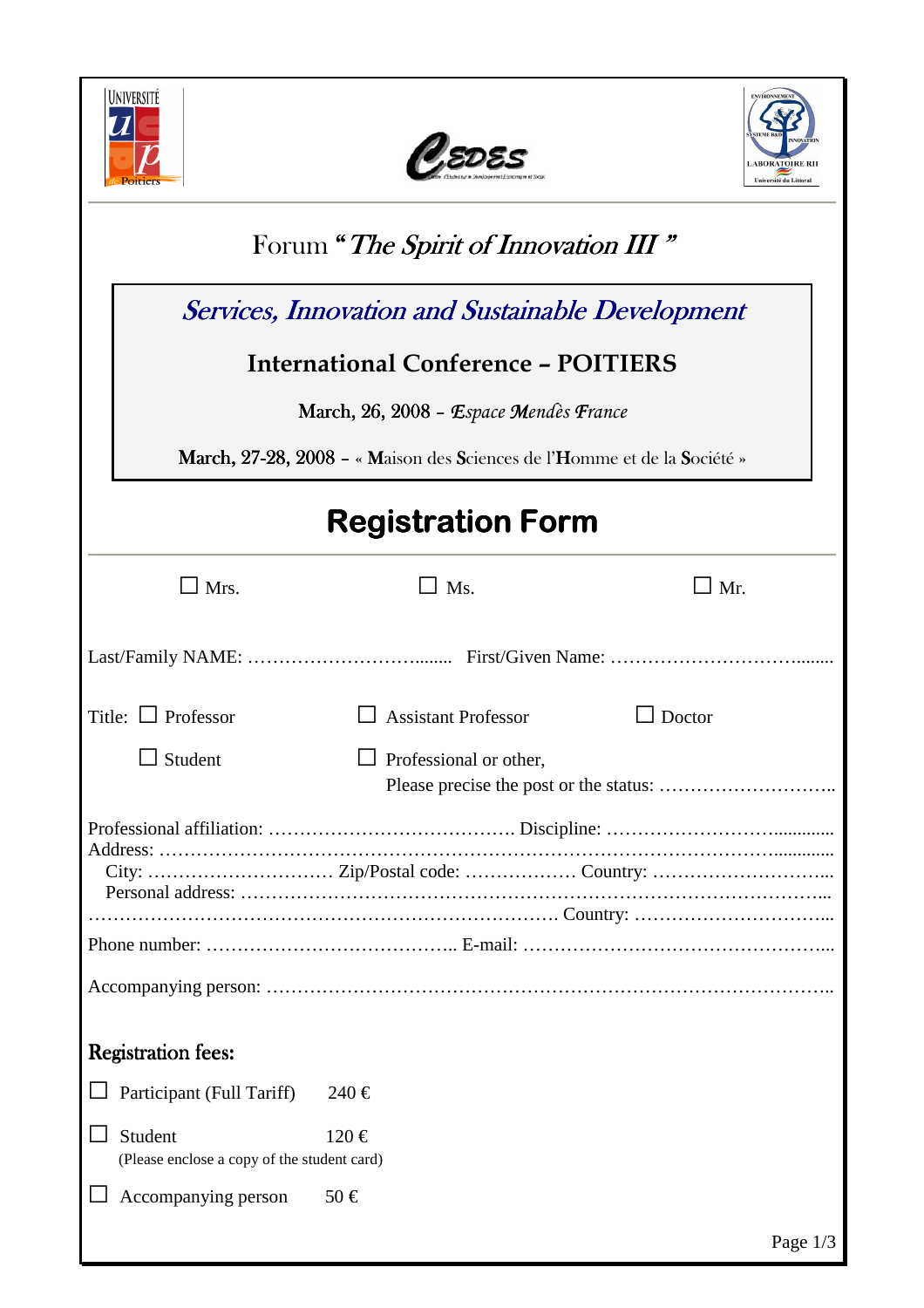| > Registration after the deadline ( <i>February</i> , 26) supports a penalty of $(+25%)$ :                                                                                                                                                                                                                                                                                                                                                       |                                                                                                                                                                                                                                                                                                                             |  |
|--------------------------------------------------------------------------------------------------------------------------------------------------------------------------------------------------------------------------------------------------------------------------------------------------------------------------------------------------------------------------------------------------------------------------------------------------|-----------------------------------------------------------------------------------------------------------------------------------------------------------------------------------------------------------------------------------------------------------------------------------------------------------------------------|--|
| Participant (Full Tariff)                                                                                                                                                                                                                                                                                                                                                                                                                        | $300 \in$                                                                                                                                                                                                                                                                                                                   |  |
| Student                                                                                                                                                                                                                                                                                                                                                                                                                                          | $150 \in$                                                                                                                                                                                                                                                                                                                   |  |
| > Registration fees include access to all the conferences (plenary and parallel sessions), the<br>notebook of summaries of the communications, coffee-breaks, lunches, the inaugural aperitif, the<br>bioregional dinner, the visit of the historic city, the play on sustainable development. The full<br>registration tariff includes in addition a one-year subscription to the Journal "Innovations, Cahiers<br>d'Economie de l'Innovation". |                                                                                                                                                                                                                                                                                                                             |  |
|                                                                                                                                                                                                                                                                                                                                                                                                                                                  |                                                                                                                                                                                                                                                                                                                             |  |
| The "accompanying person" tariff includes the inaugural aperitif, the bioregional dinner, the visit of<br>the historic city, the play on sustainable development.                                                                                                                                                                                                                                                                                |                                                                                                                                                                                                                                                                                                                             |  |
| > The registration fees have to be settled at the same time as the registration, before March, 10 <sup>th</sup> ,<br>2008. Please select your payment method below:                                                                                                                                                                                                                                                                              |                                                                                                                                                                                                                                                                                                                             |  |
|                                                                                                                                                                                                                                                                                                                                                                                                                                                  | Payment on receipt of invoice (by bank transfer), by sending via postal mail or by email<br>(monique.enjalbert@univ-poitiers.fr), an order form with the amount, to<br>Mme Monique Enjalbert<br>Faculté des Sciences Economiques<br>CEDES – Colloque SIDD.<br>93 avenue du Recteur Pineau<br>86022 Poitiers Cedex<br>France |  |
| Payment by cheque (for French nationals only) made payable to the Accountant of the<br>University of Poitiers "l'Agent comptable de l'Université de Poitiers" and sent to:                                                                                                                                                                                                                                                                       |                                                                                                                                                                                                                                                                                                                             |  |
|                                                                                                                                                                                                                                                                                                                                                                                                                                                  | Mme Monique Enjalbert<br>Faculté des Sciences Economiques<br>CEDES – Colloque SIDD.<br>93 avenue du Recteur Pineau<br>86022 Poitiers Cedex<br>France                                                                                                                                                                        |  |
| Accommodation:                                                                                                                                                                                                                                                                                                                                                                                                                                   |                                                                                                                                                                                                                                                                                                                             |  |
| Accommodation is at the charge of the participant who, either gets in contact directly with hotels<br>for booking, or, through the payment of $2\epsilon$ , asks the Poitiers Tourism Office "l'Office de Tourisme"                                                                                                                                                                                                                              |                                                                                                                                                                                                                                                                                                                             |  |

de Poitiers" to book an accommodation for him:

Page 2/3